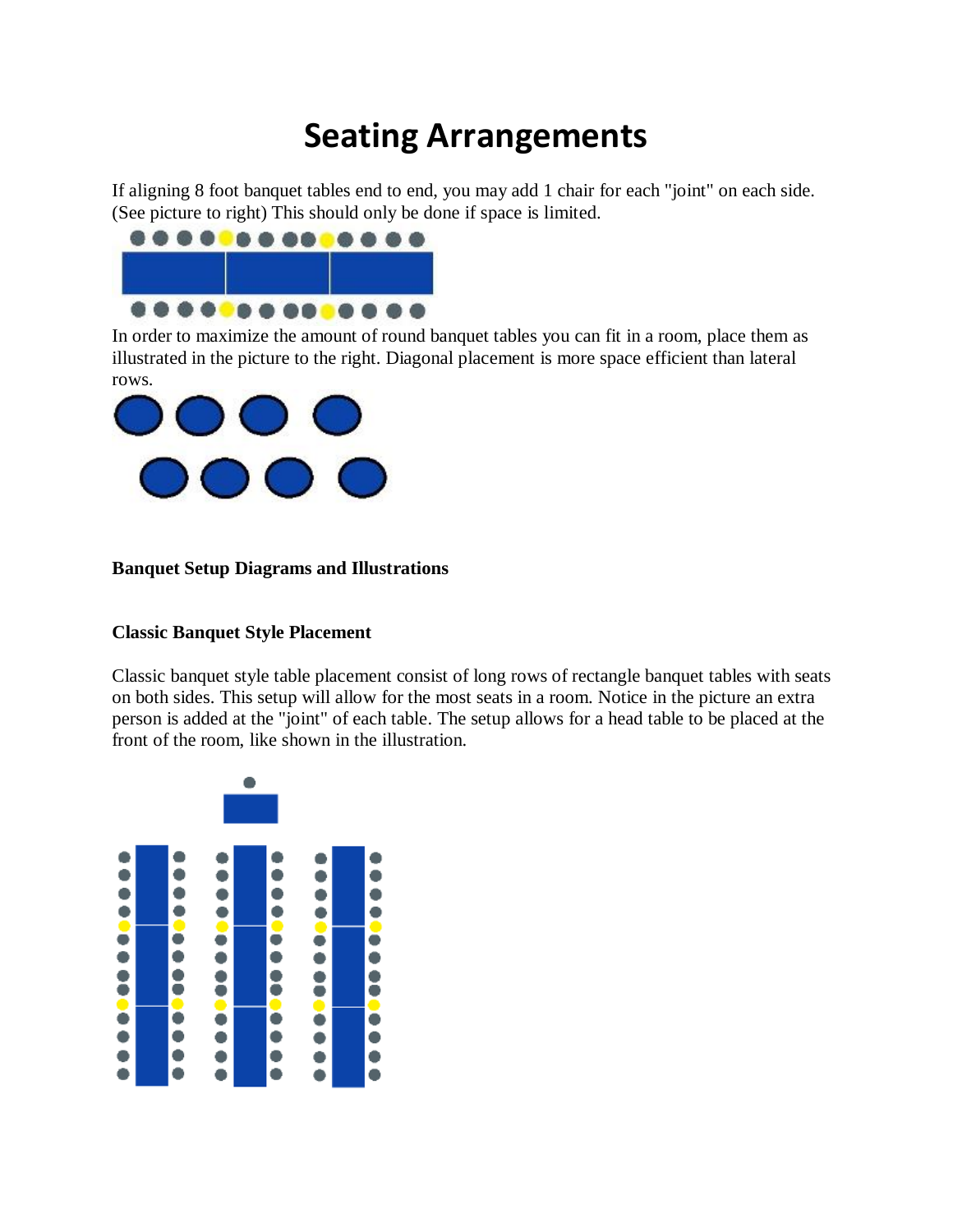#### **Banquet Round Style**

The picture illustrates banquet style with round tables. Notice the rows are off center in order to maximize seating.



## **Conference Style**

Conference style is great for critical thinking discussions. This is the most productive setup when decisions need to be made. You finally have the board of directors all in one place, so develop your action plan in great time. Common setup includes 4 eight foot tables. Conference style is NOT ideal for groups of more than 30 people. For groups of more than 30 and discussion/interaction needs to be made, U shaped is ideal.

## *The illustration below is setup for 22 people. 4 30x96 tables are used, and it utilizes 1 extra chair at the "joint" of the tables.*

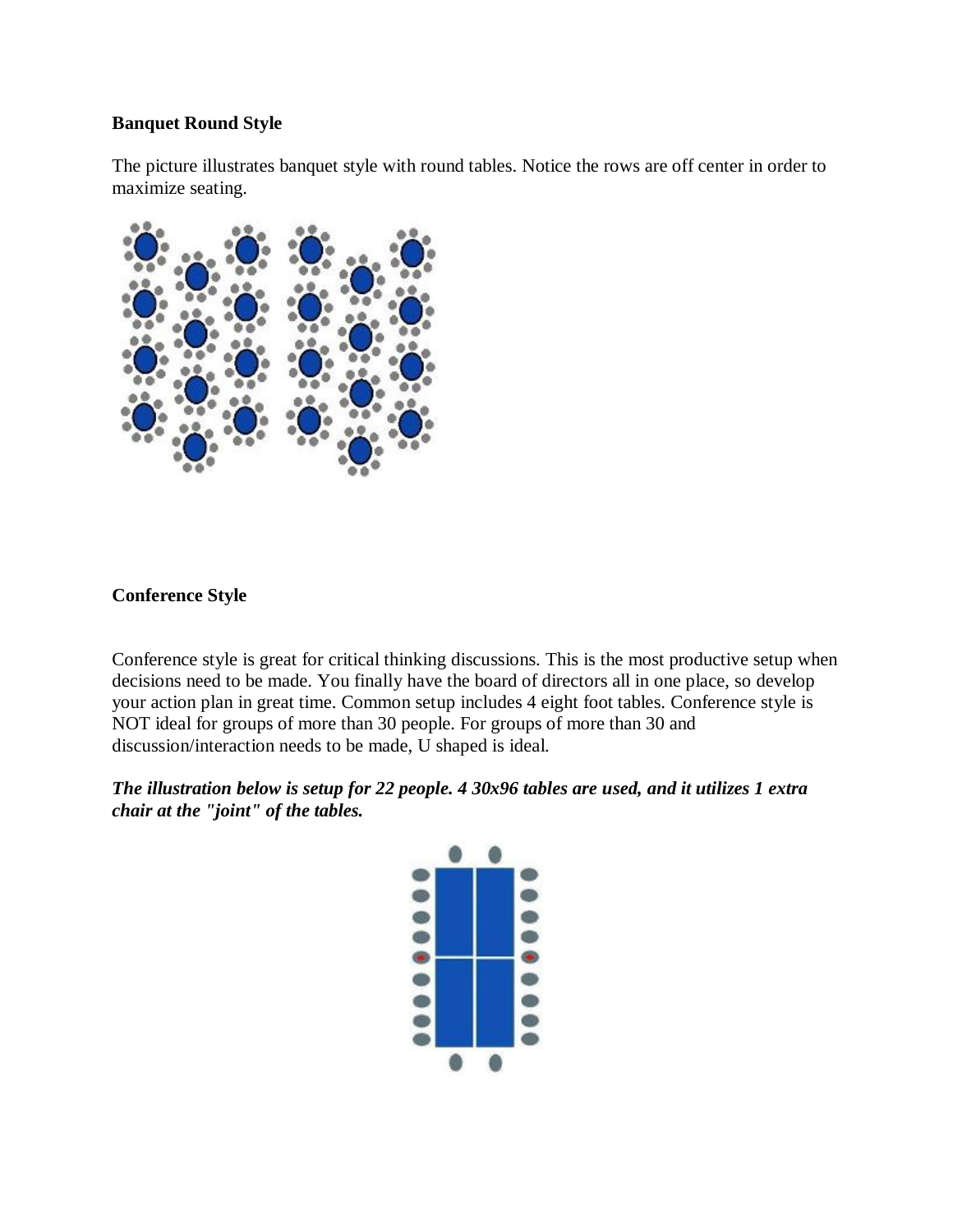## **Hollow Square**

Hollow square setup is much like conference style, except the inside of the square is hollow. The illustration shows a hollow square setup for 50 people using 10 30x96 tables. Dimensions are 21 ft x 24 foot.



**Hollow Square w/ Serpentine Tables**

The hollow square diagram below utilizes serpentine tables at the corners. The illustration is setup for 44 people. It uses 4 serpentine tables, and 8 30x96 rectangle tables.

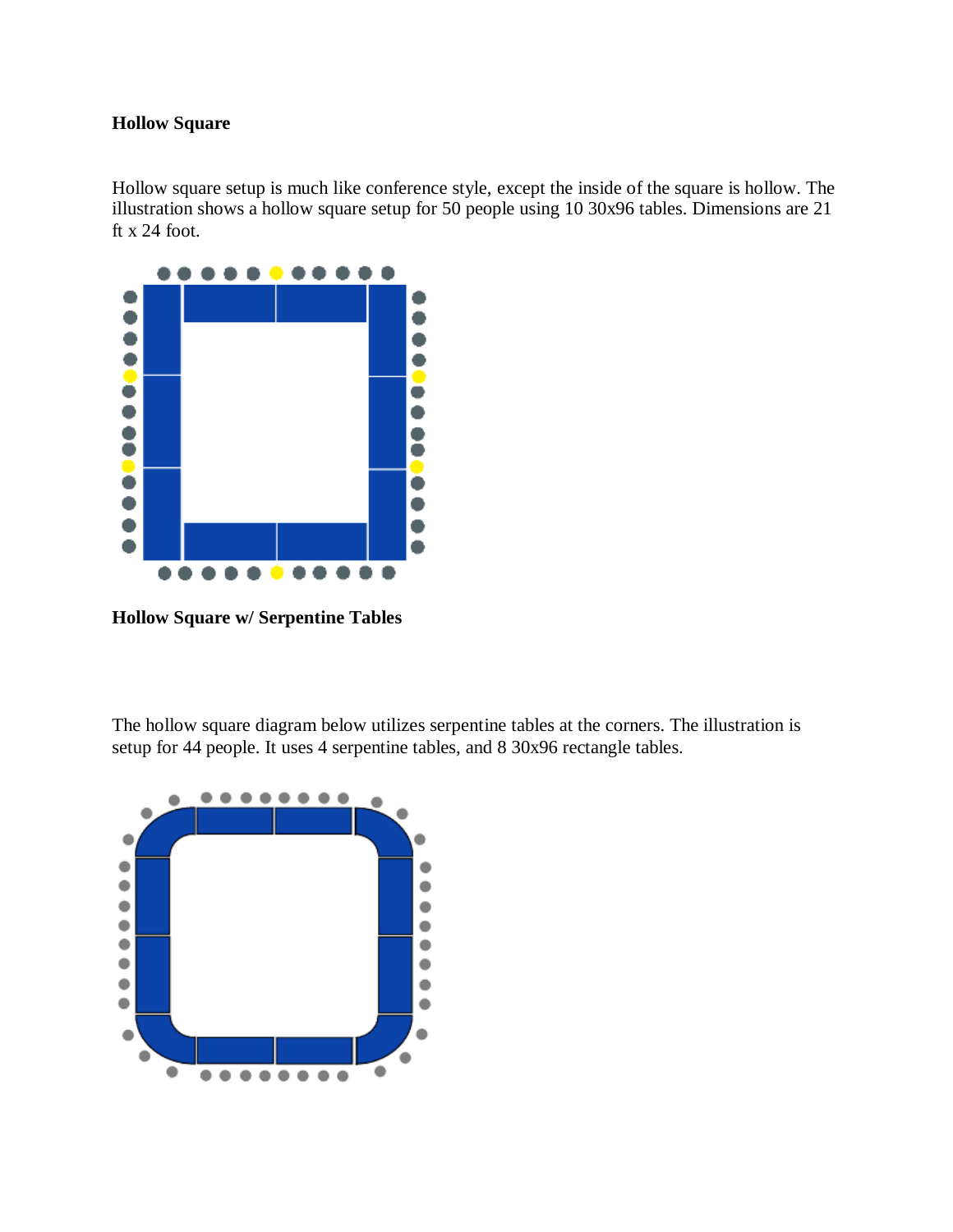## U Shaped Setup

*The picture shows a U-Shaped setup for 27 people using 6 30x96 tables.*

*Dimensions of 27 Person Setup*

- **Side :222 inches**
- **Bottom:96 inches**
- **Inner U Width:132 inches**

The U shaped setup works well for presentations where there will be interaction between the guests, and the speaker. The speaker can walk up and down the hollow box inside the "U" interacting with the guests. This style setup can be used for meetings, dinners, or watching films.

*When setting up "U" shaped, you may place a video projector etc. at the front of the hollow part of the "U".*

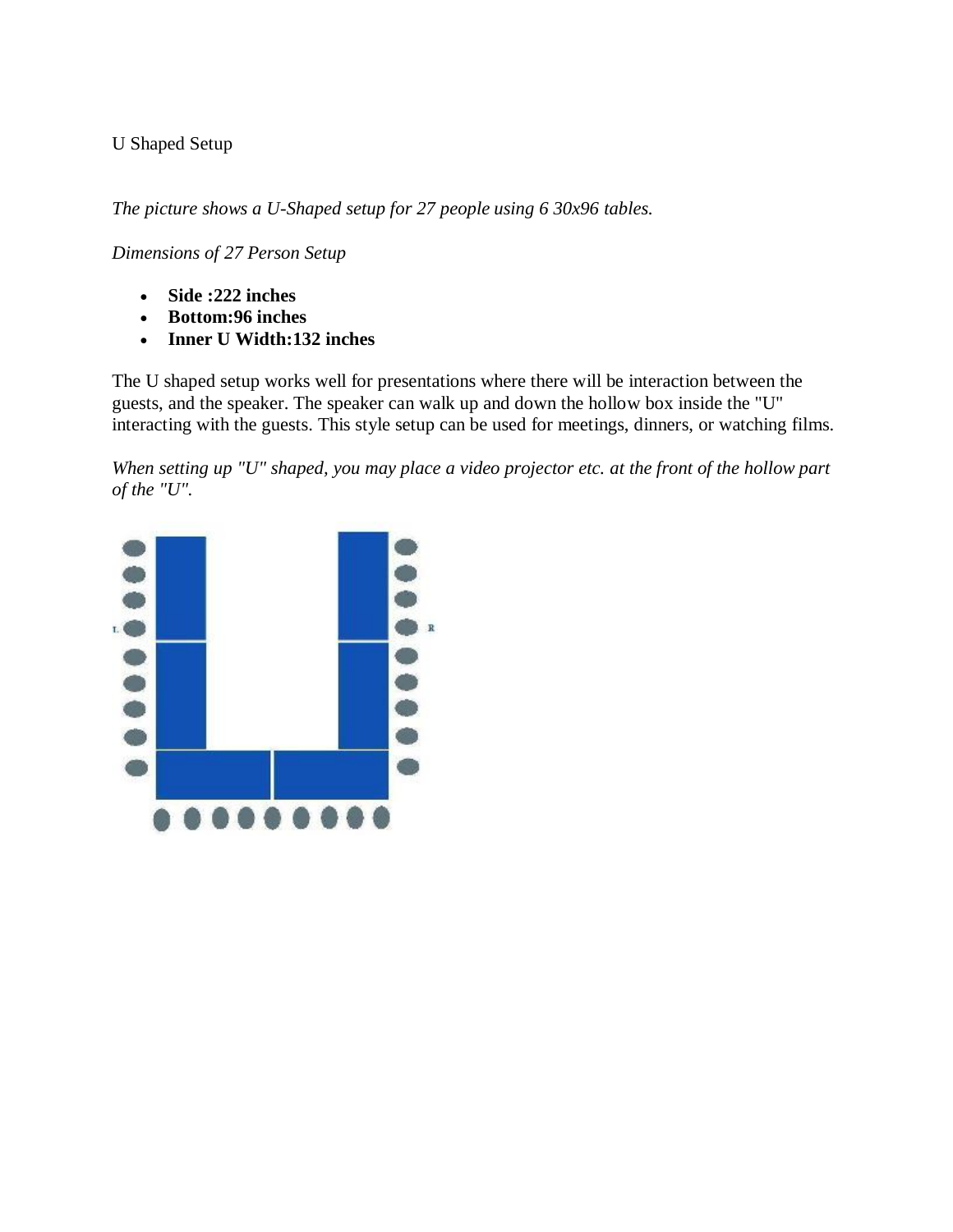## **U Shaped Setup w/ Serpentine Tables**

The U Shaped diagram utilizes serpentine tables at the corners. The diagram is setup for 26 people. It uses 8 8 foot tables, and 2 serpentine tables.



**U Shaped w/ Head Table Inside U**

You may also place the head table inside the legs of the "U" like shown in the picture to the right. This table placement adds 3 seats to the head table.

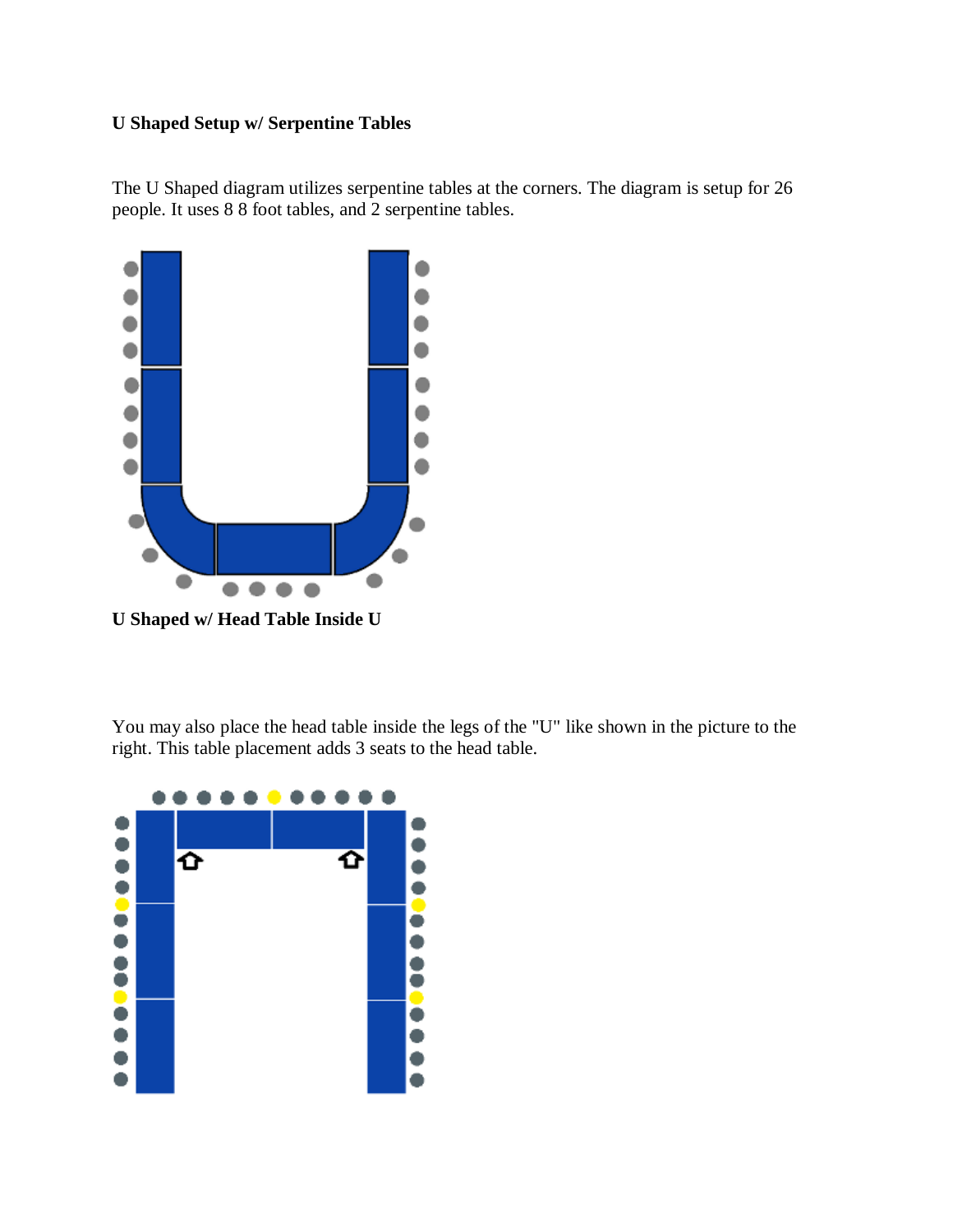### **U Shaped Plus**

The U shaped plus style can be used when space is limited. Chairs are placed in the "hollow" part of the U. This is takes away some of the advantages of the hollow part of the U. **IMPORTANT!**  In order to setup like this, you need to have either the head table inside the "U" or more than 2 8 foot tables for the head table. Otherwise there will not be enough room for the chairs inside the "U".



## **Theatre Style Setup**

Theatre style banquet setup is the most space saving design. If your event is a speech or lecture, this is the setup for you. You may administer this setup for watching films, or performances. Banquet chairs are faced towards the head table in front of the room.

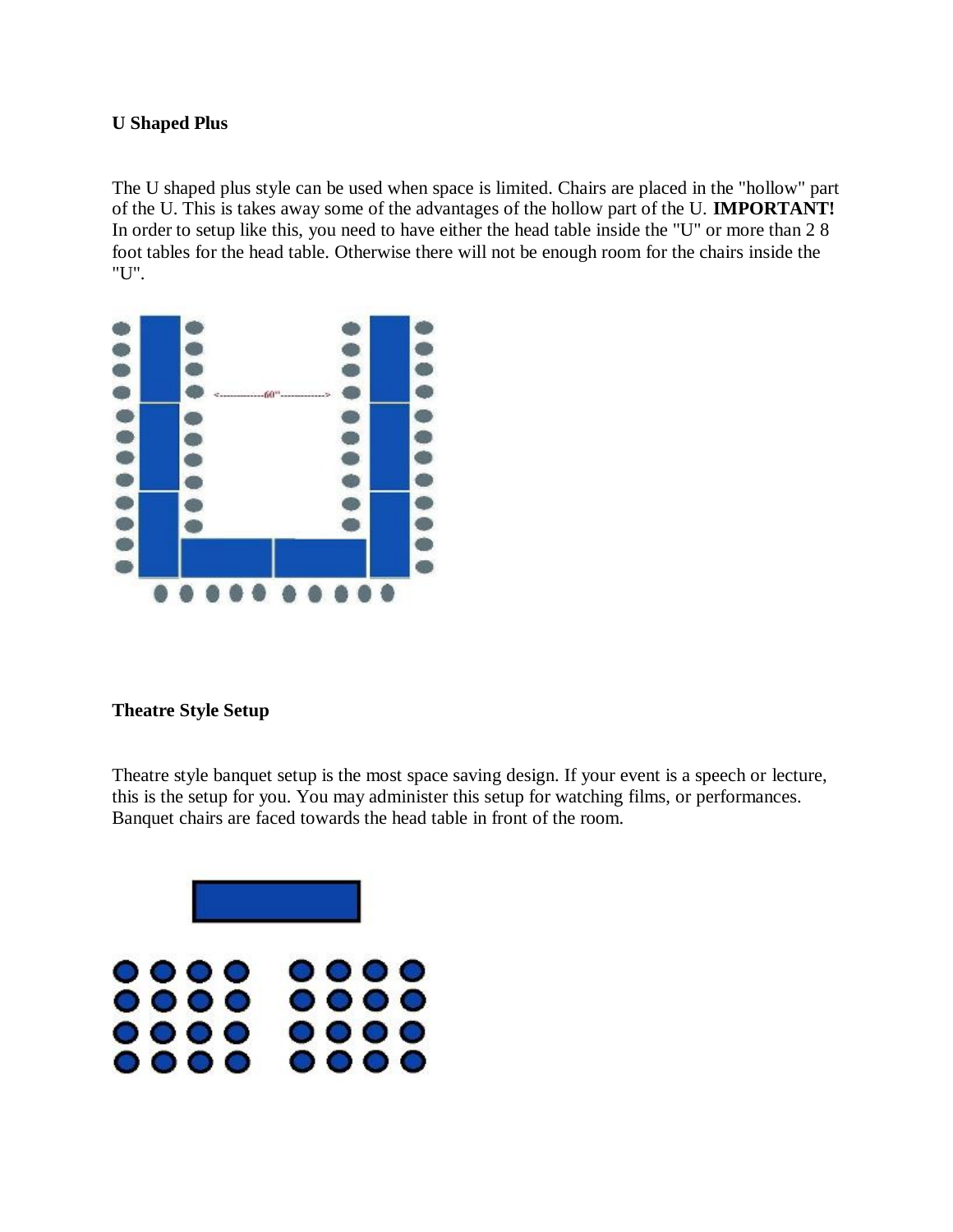## **Classroom Style Setup**

The classroom style setup is great for orientations or any other presentation when the guest will need to be writing/eating while observing. Our seminar tables are most suitable for saving space with this setup. Seminar tables have a smaller width than standard banquet tables.



V shaped setup is much like classroom style, except for the tables are tilted toward the speaker.

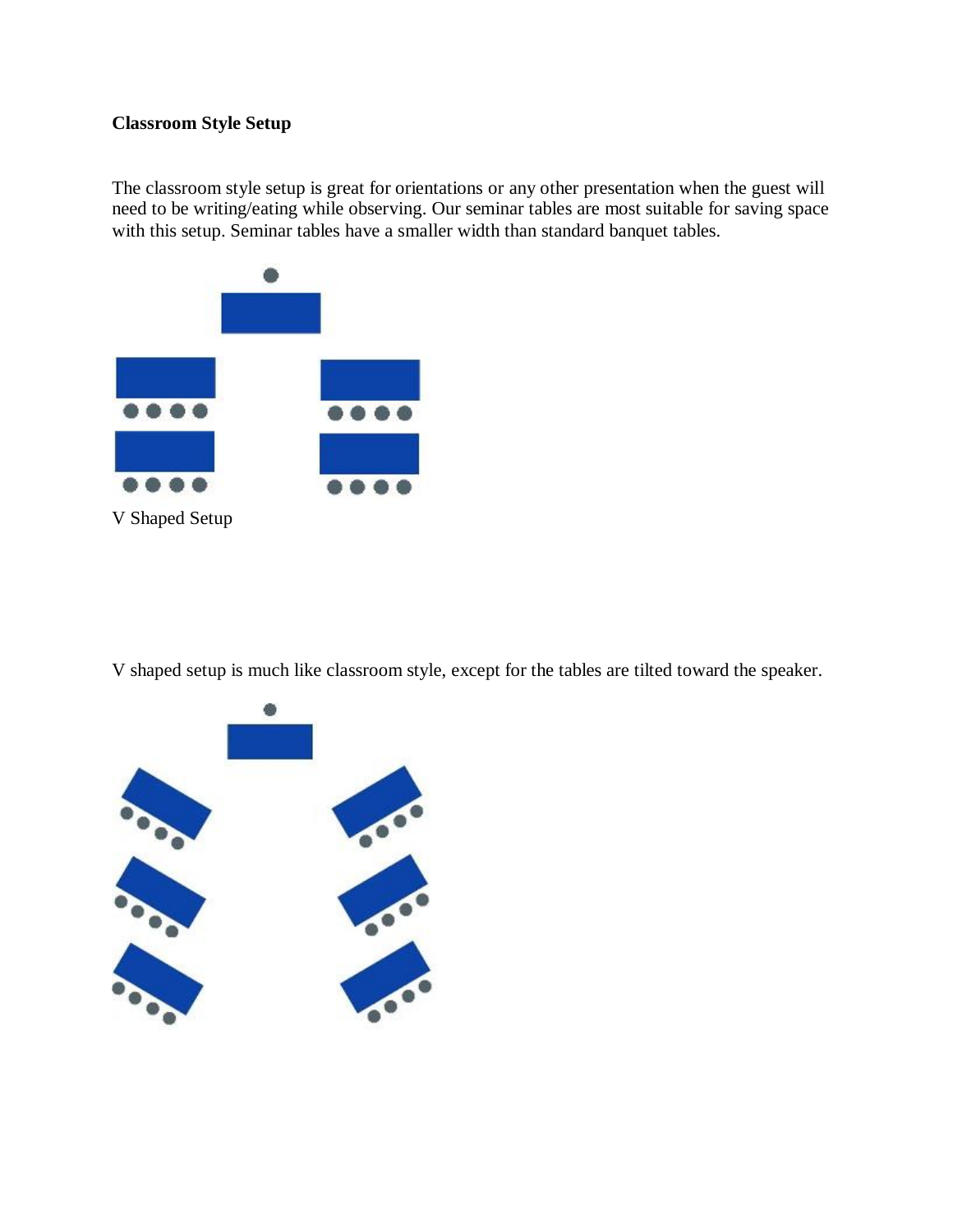#### **Auditorium Style Setup**

Auditorium style setup is very similar to theatre style. The chairs in the outer area are angled toward the speaker more so than the inner.



# **Herringbone "Fishbone" Style Setup**

Herringbone style setup is for dinners that will involve a speaker. The alignment of the tables allows for most guests to be comfortable while facing the speaker. The tables are turned at an angle toward the head/speaker's table. Chairs are placed on both sides of the tables. If using your standard 8 foot banquet tables, it is recommended to place 3 chairs on each side due to some guest wanting to turn their chair a little more. Placing 4 chairs on each side is perfectly fine if need be.